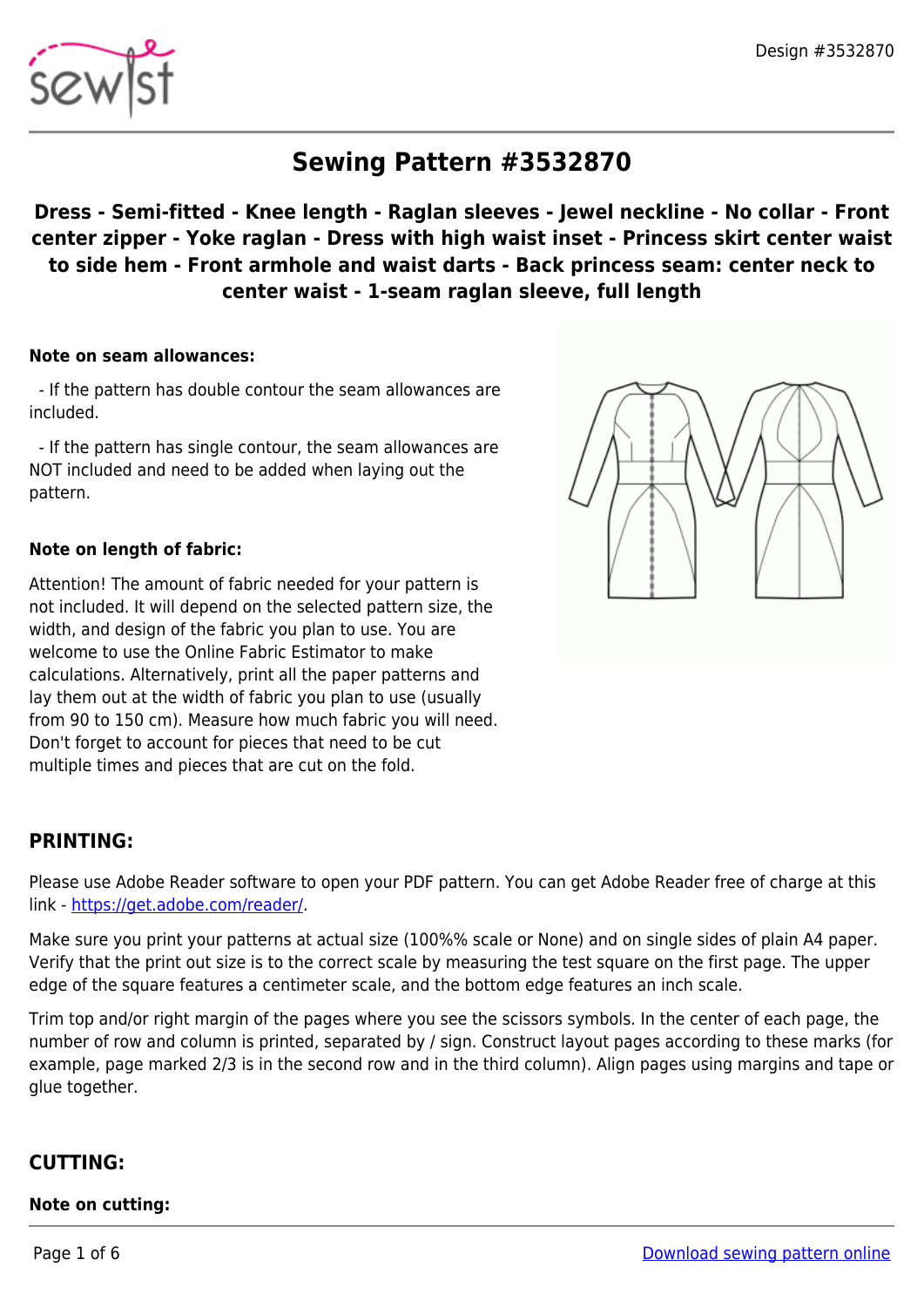

Lay out your pieces according to straight of grain as marked on the pattern pieces.

Some pieces will be cut on the fold, the corresponding edge will then be marked with a fold mark. Kindly pay attention to notes regarding type of fabric and quantity of required pieces on a block. For example, [ Main, Interfacing - cut 1+1 ] on a pattern piece means that you need to cut 1 piece as is and 1 mirrored piece from the main fabric as well as from interfacing.

Make sure to mark all notches and other design features such as pleats etc. from the pattern piece onto your fabric. When sewing the garment, pay attention to notches, they must match up.

\* The capital letters in brackets correspond to pattern blocks as seen in Online Fabric Estimator and in pattern blocks preview on the right.

# **INSTRUCTIONS:**

1. Cut a strap of fusible interfacing on bias, approximately 1.5 cm or 1/2 inch wide, and apply it to the neckline edges on the Front and on the Back, from the wrong side of the main fabric, to stabilise the edges (see the Figure on the right).

2. Stitch bust and waist darts on Front pieces. Start from the edge of the fabric, and stitch towards the dart corner, using a narrow stitch. Do not backstitch, leave long threads and tie a knot. Press the bulk of bust darts towards top and waist darts toward the center.

3. Sew Side Backs to Center Backs. Clip into the seam allowance along the curve. Serge the seams and press apart or towards the center. Treat as one piece (Back Bodices) in the future. For example:



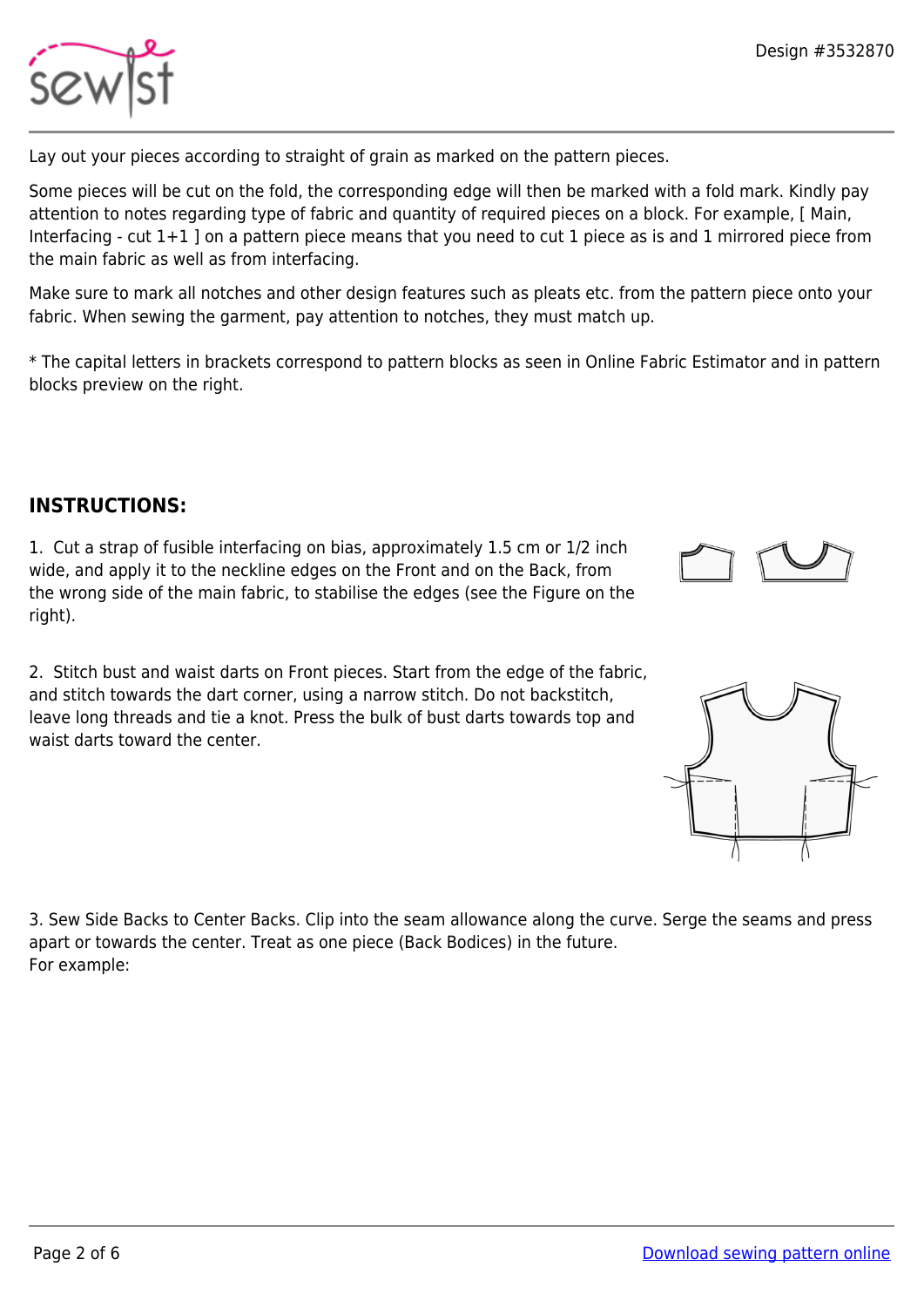





### 4. **WAIST INSET**.

- Sew Front Waist Inset to Front Bodice matching notches. Serge and press towards inset.
- Treat the resulting piece as Front Bodice in the future.
- Sew Back Waist Insets to Back Bodices pairwise, matching notches. Serge and press towards inset.
- Treat the resulting pieces as Back Bodices in the future.

5. Sew Back Center Skirts to Back Side Skirts pairwise, matching notches. Clip into curves, serge and press towards center. Treat as one piece (Back skirts) in the future.

6. Sew Front Center Skirt to Front Side Skirts matching notches. Clip into curves, serge and press towards center. Treat as one piece (Front Skirt) in the future.

## 7. **VENT**

IMPORTANT: Depending on the length of the skirt and the silhouette your garment may or may not have vent. Skip this step if there is no vent on back skirt.

- Cut a tape from fusible interfacing, 5/8 inch wide, along the grain, and apply it to the seam allowance of the right skirt from the wrong side, leaving a distance of 0.1 cm between the line

marking the seam allowance of the vent and the fusible interfacing (see Figure 1).

- Cut a shape of the vent area with the seam allowances, wider by 0.5 cm. Apply the piece to the area of the vent on the left skirt, from the wrong side. The fusible interfacing should pass the fold line of the vent by 0.5 cm (see Figure 1).

- Mark center seam line (vent fold-line) from the right side.

- Serge the vertical and the upper slanted edges of the vents separately on both skirts.



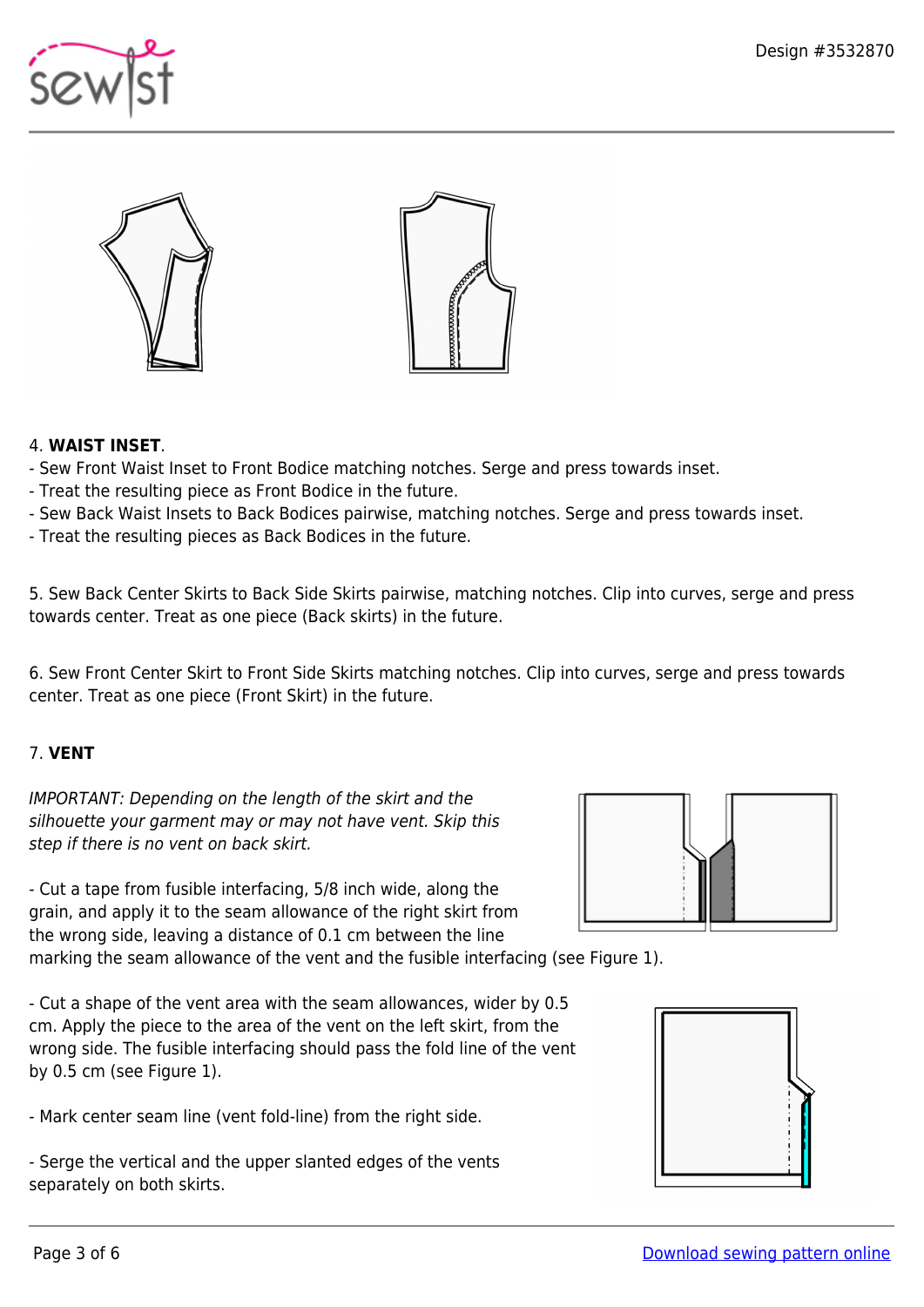

- Fold under the seam allowance along the vertical edge of the vent on the right skirt, and topstitch it, stopping at approximately 6 cm from the lower edge. (See Figure 2).

- Pin right skirt to left skirt, right sides together, align the center back seams, and the vent edges. Baste together along the upper edge of the vent.

- -Sew the center back seam, then 1/2 inch down, and turn and stitch along the slanted vent edge, all the way up to the vertical edge of the vent on the left skirt. (See Figure 3).

- Clip into the corner of seam allowance between the center back seam and the slanted upper edge of the vent on the right skirt.

- Press the center back seam apart.

- Press the seam allowance for the vent on the left skirt in such a way, that the fold of the vent continues the center back seam.

- On the left skirt, sew a stitch line from the fold of the vent to the vertical edge of the seam allowance of the vent, along the hem line. Cut away the seam allowance, leaving 1 cm (3/4 inches). Trim the corner. Turn right side out and press. (See Figure 4)

- Baste together the layers of the vent along the slanted edge and the vertical edge of the inner part of the vent.

- Sew a fixing stitch from the right side, from the center back seam along the slanted edge of the vent (see the technical drawing).

8. Sew shoulder and upper sleeve seams. Serge and press towards back.

9. Sew shoulder seams. Serge and press towards back.







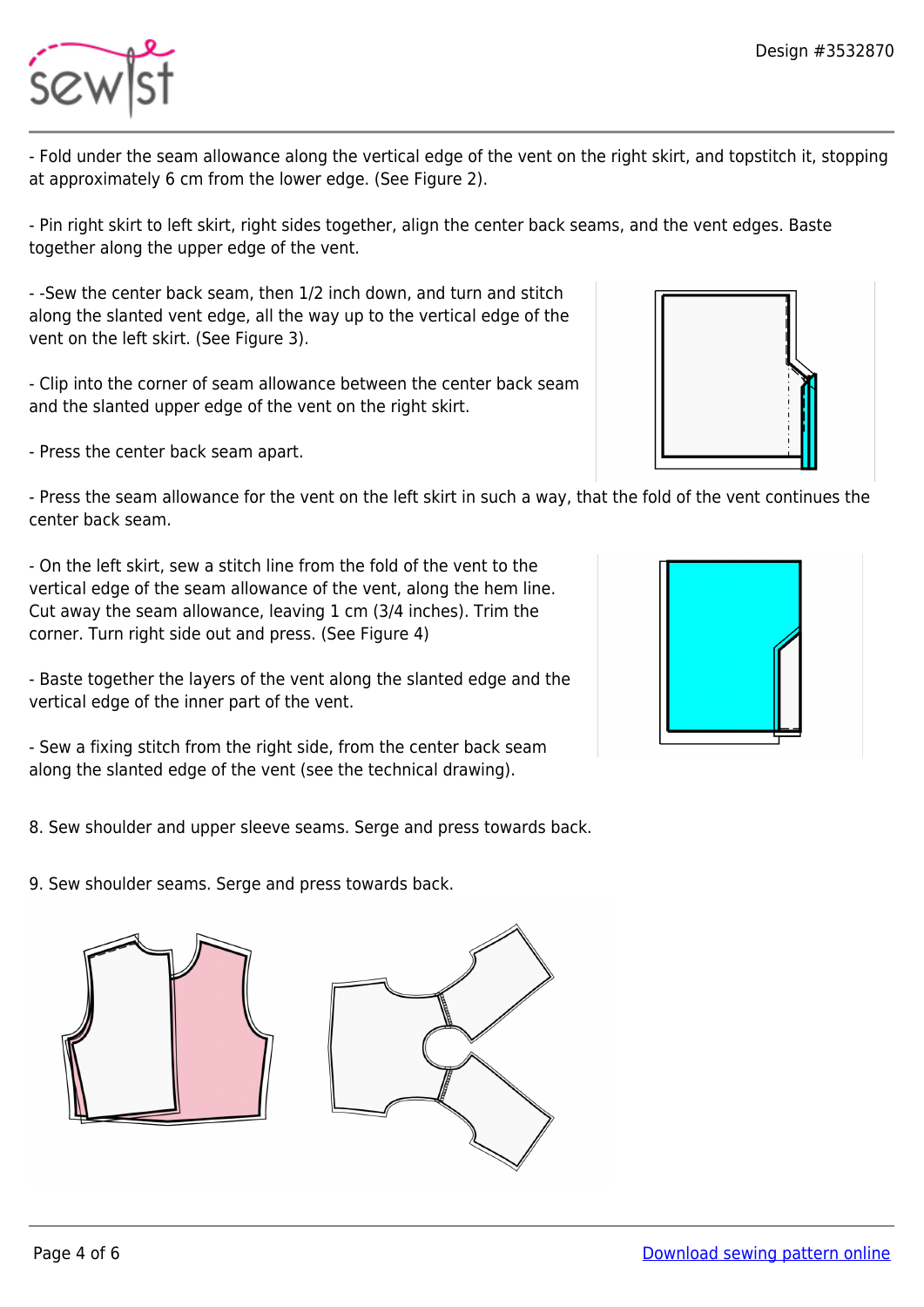

# 10. **NECKLINE FACING**

- Sew shoulder seams of neckline facings. Press seam apart and serge.



- Serge outer edge of facings.

- Pin facing onto Shell right sides together, adjusting neckline edges. Fold the facing away all the way along EXCEPT for the area 5 mm from the edge of dress zipper (or center back edge if the back has an opening) and pin it to upper edge of garment. Fold seam allowances along zipper ((or center back edge) onto right side and pin to neckline on top of facings.

- Sew the neckline. Clip into curves, trim the corners, turn pieces right side out and press.

- Slipstitch facing to seam allowances of shoulder seam on Shell. Slipstitch facing to zipper tape, or the seam allowances along the center back edge, in case the back has an opening at the top.

# **TECHNICAL DRAWING:**